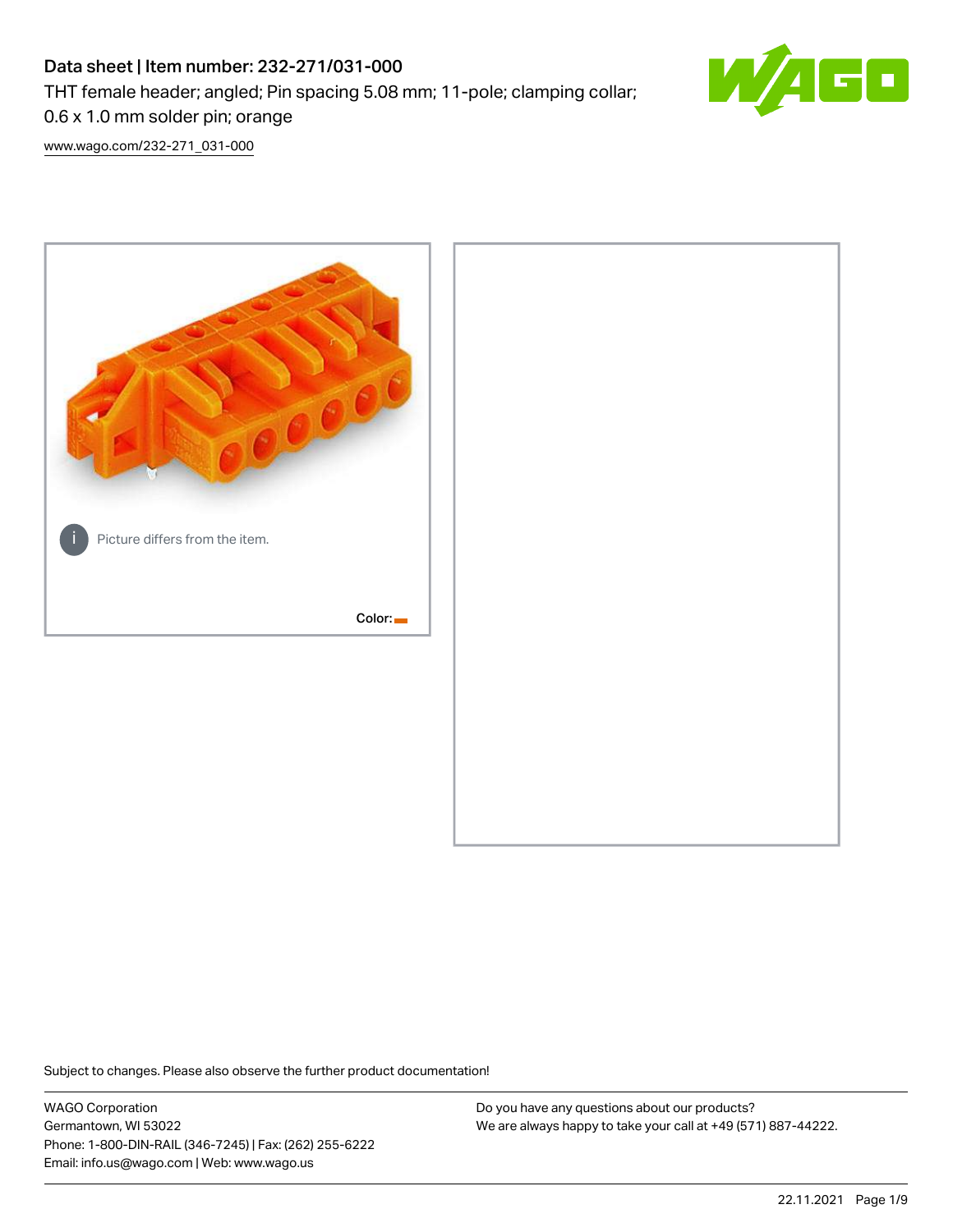

Dimensions in mm

L = pole no. x pin spacing

 $L_1 = L + 3$  mm

 $L_2 = L + 8.8$  mm

 $L_3 = L + 14.8$  mm

2- to 3-pole female connectors – one latch only

## Item description

**Horizontal or vertical PCB mounting via straight or angled solder pins** 

Subject to changes. Please also observe the further product documentation! For board-to-board and board-to-wire connections

WAGO Corporation Germantown, WI 53022 Phone: 1-800-DIN-RAIL (346-7245) | Fax: (262) 255-6222 Email: info.us@wago.com | Web: www.wago.us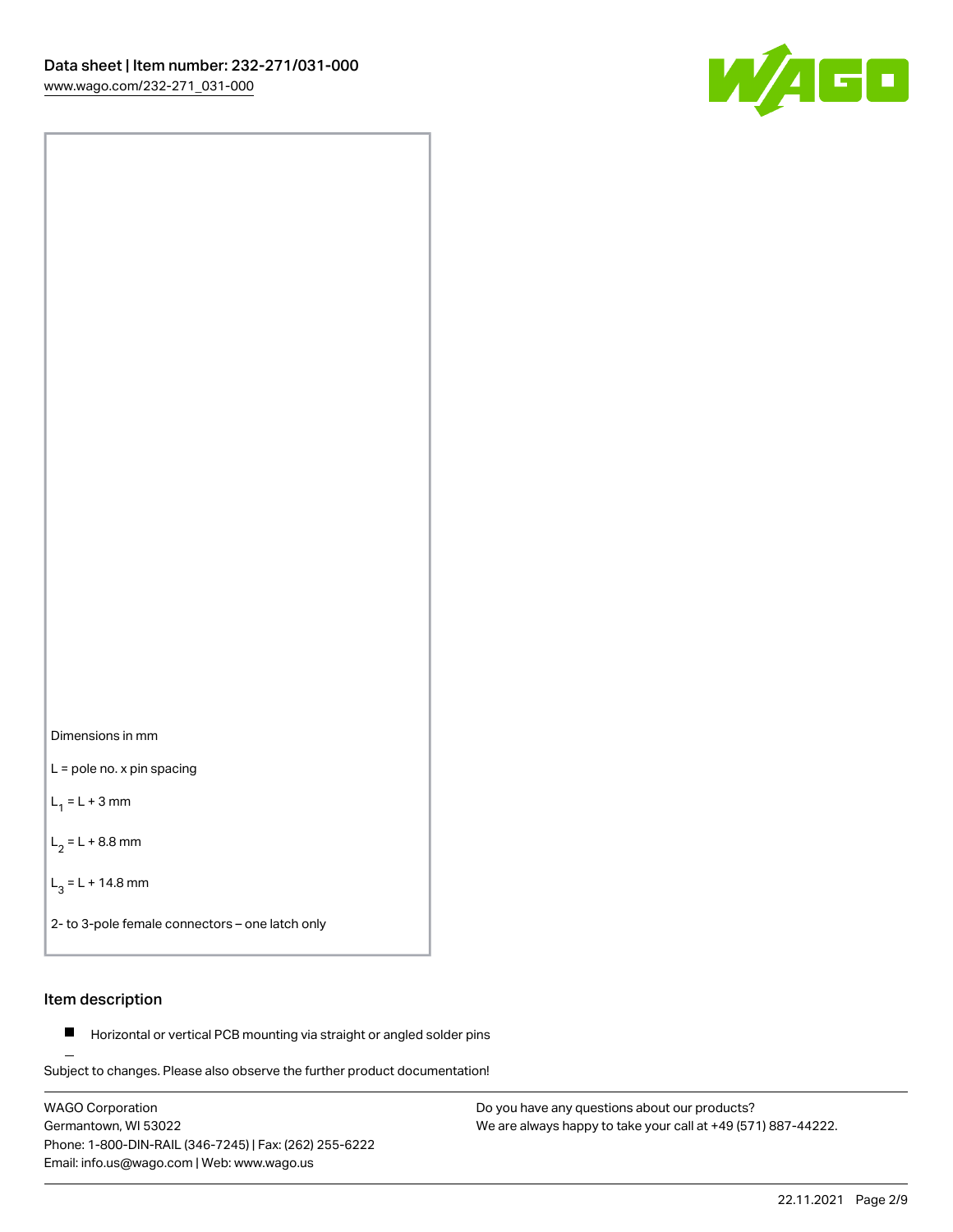

- For board-to-board and board-to-wire connections
- $\blacksquare$ Touch-proof PCB outputs
- $\blacksquare$ Easy-to-identify PCB inputs and outputs
- $\blacksquare$ With coding fingers

### Data **Notes**

| Safety information 1 | The <i>MCS – MULTI CONNECTION SYSTEM</i> includes connectors<br>without breaking capacity in accordance with DIN EN 61984. When<br>used as intended, these connectors must not be connected<br>/disconnected when live or under load. The circuit design should<br>ensure header pins, which can be touched, are not live when<br>unmated. |
|----------------------|--------------------------------------------------------------------------------------------------------------------------------------------------------------------------------------------------------------------------------------------------------------------------------------------------------------------------------------------|
| Variants:            | Other pole numbers<br>3.8 mm pin projection for male headers with straight solder pins<br>Gold-plated or partially gold-plated contact surfaces<br>Other versions (or variants) can be requested from WAGO Sales or<br>configured at https://configurator.wago.com/                                                                        |

# Electrical data

### IEC Approvals

| Ratings per                 | IEC/EN 60664-1                                                        |
|-----------------------------|-----------------------------------------------------------------------|
| Rated voltage (III / 3)     | 320 V                                                                 |
| Rated surge voltage (III/3) | 4 <sub>k</sub> V                                                      |
| Rated voltage (III/2)       | 320 V                                                                 |
| Rated surge voltage (III/2) | 4 <sub>k</sub> V                                                      |
| Nominal voltage (II/2)      | 630 V                                                                 |
| Rated surge voltage (II/2)  | 4 <sub>kV</sub>                                                       |
| Rated current               | 12A                                                                   |
| Legend (ratings)            | $(III / 2)$ $\triangle$ Overvoltage category III / Pollution degree 2 |

### UL Approvals

| Approvals per                  | UL 1059 |
|--------------------------------|---------|
| Rated voltage UL (Use Group B) | 300 V   |
| Rated current UL (Use Group B) | 15 A    |
| Rated voltage UL (Use Group D) | 300 V   |
| Rated current UL (Use Group D) | 10 A    |

Subject to changes. Please also observe the further product documentation!

| <b>WAGO Corporation</b>                                | Do you have any questions about our products?                 |
|--------------------------------------------------------|---------------------------------------------------------------|
| Germantown, WI 53022                                   | We are always happy to take your call at +49 (571) 887-44222. |
| Phone: 1-800-DIN-RAIL (346-7245)   Fax: (262) 255-6222 |                                                               |
| Email: info.us@wago.com   Web: www.wago.us             |                                                               |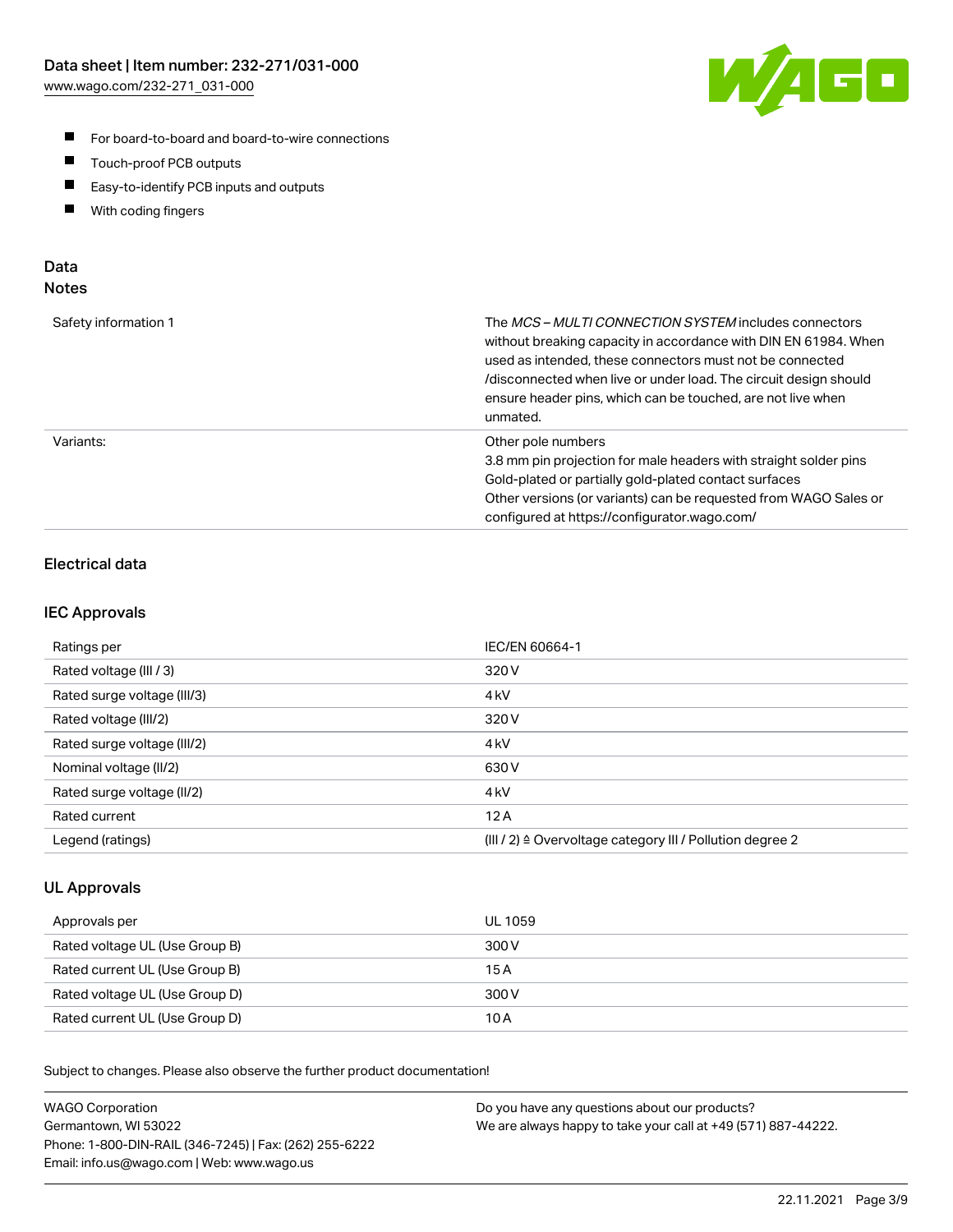

# Ratings per UL

| Rated voltage UL 1977 | soo v<br>วบบ<br>. |
|-----------------------|-------------------|
| Rated current UL 1977 | --                |
|                       | . J <i>r</i>      |

## CSA Approvals

| Approvals per                   | CSA   |
|---------------------------------|-------|
| Rated voltage CSA (Use Group B) | 300 V |
| Rated current CSA (Use Group B) | 15 A  |
| Rated voltage CSA (Use Group D) | 300 V |
| Rated current CSA (Use Group D) | 10 A  |

#### Connection data

| Total number of potentials |  |
|----------------------------|--|
| Number of connection types |  |
| Number of levels           |  |

#### Connection 1

| Number of poles |  |
|-----------------|--|

# Physical data

| Pin spacing                          | 5.08 mm / 0.2 inch         |
|--------------------------------------|----------------------------|
| Width                                | 70.68 mm / 2.783 inch      |
| Height                               | 16.6 mm / 0.654 inch       |
| Height from the surface              | 11.6 mm / 0.457 inch       |
| Depth                                | 18.25 mm / 0.719 inch      |
| Solder pin length                    | $5 \,\mathrm{mm}$          |
| Solder pin dimensions                | $0.6 \times 1$ mm          |
| Drilled hole diameter with tolerance | $1.3$ <sup>(+0.1)</sup> mm |

# Mechanical data

| Mounting type | Mounting flange                         |
|---------------|-----------------------------------------|
| Mounting type | Feed-through mounting<br>Panel mounting |

Subject to changes. Please also observe the further product documentation!

| <b>WAGO Corporation</b>                                | Do you have any questions about our products?                 |
|--------------------------------------------------------|---------------------------------------------------------------|
| Germantown, WI 53022                                   | We are always happy to take your call at +49 (571) 887-44222. |
| Phone: 1-800-DIN-RAIL (346-7245)   Fax: (262) 255-6222 |                                                               |
| Email: info.us@wago.com   Web: www.wago.us             |                                                               |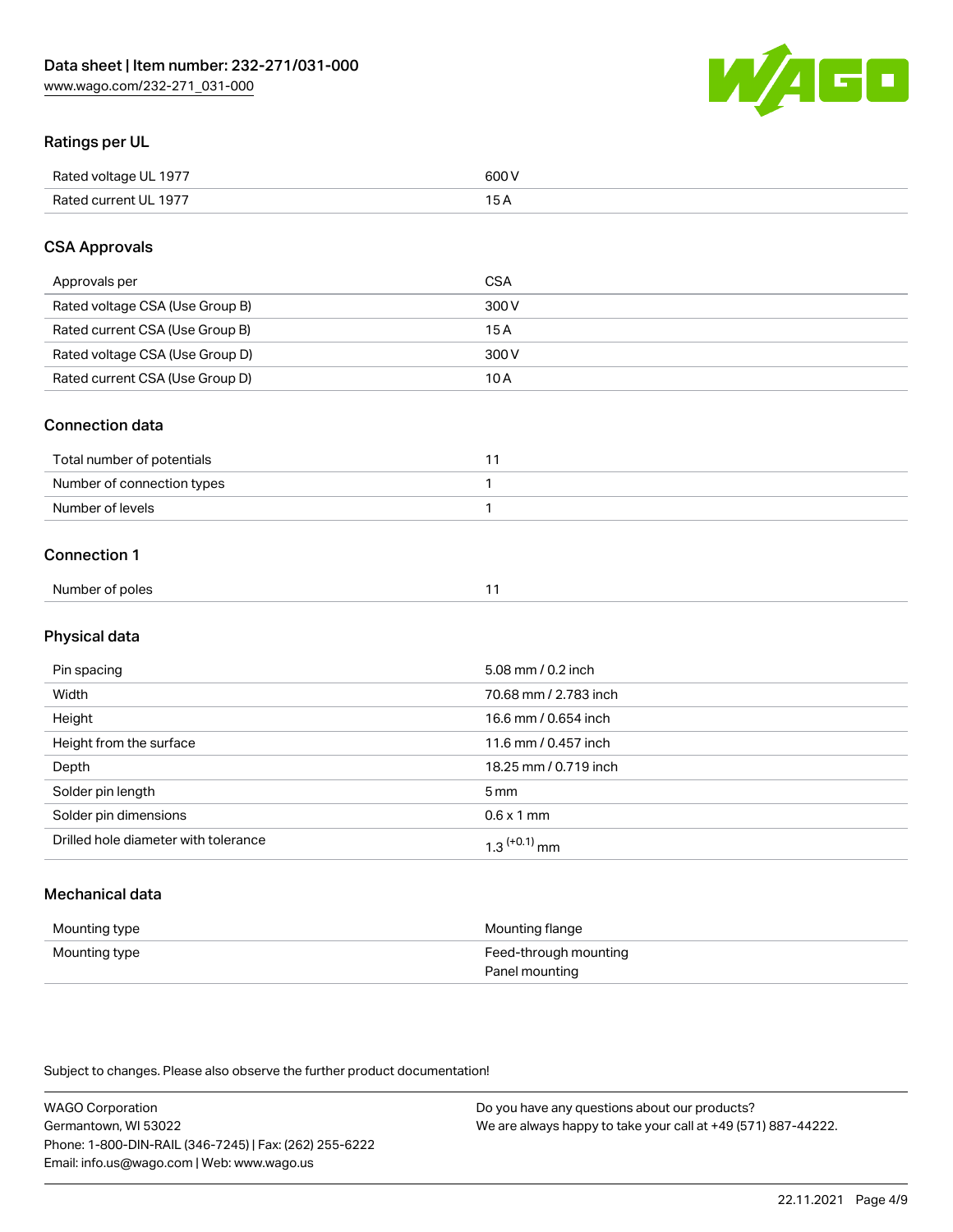

## Plug-in connection

| Contact type (pluggable connector) | Female header |
|------------------------------------|---------------|
| Connector (connection type)        | for PCB       |
| Mismating protection               | No            |
| Mating direction to the PCB        | 0°            |
| Locking of plug-in connection      | Without       |

# PCB contact

| PCB Contact                         | тнт                                        |
|-------------------------------------|--------------------------------------------|
| Solder pin arrangement              | over the entire female connector (in-line) |
| Number of solder pins per potential |                                            |

#### Material data

| Color                       | orange            |
|-----------------------------|-------------------|
| Material group              |                   |
| Insulation material         | Polyamide (PA66)  |
| Flammability class per UL94 | V <sub>0</sub>    |
| Contact material            | Copper alloy      |
| Contact plating             | tin-plated        |
| Weight                      | 10.2 <sub>g</sub> |

### Environmental requirements

| Limit temperature range<br>. | +85 °C<br>-60 |  |
|------------------------------|---------------|--|
|------------------------------|---------------|--|

# Commercial data

| PU (SPU)              | 25 Stück      |
|-----------------------|---------------|
| Packaging type        | box           |
| Country of origin     | DE            |
| <b>GTIN</b>           | 4055143576895 |
| Customs tariff number | 85366990990   |

# Approvals / Certificates

#### Ship Approvals

|      |          |                                                                            | Certificate |
|------|----------|----------------------------------------------------------------------------|-------------|
| Logo | Approval | Additional Approval Text                                                   | name        |
|      |          | Subject to changes. Please also observe the further product documentation! |             |

| <b>WAGO Corporation</b>                                | Do you have any questions about our products?                 |
|--------------------------------------------------------|---------------------------------------------------------------|
| Germantown, WI 53022                                   | We are always happy to take your call at +49 (571) 887-44222. |
| Phone: 1-800-DIN-RAIL (346-7245)   Fax: (262) 255-6222 |                                                               |
| Email: info.us@wago.com   Web: www.wago.us             |                                                               |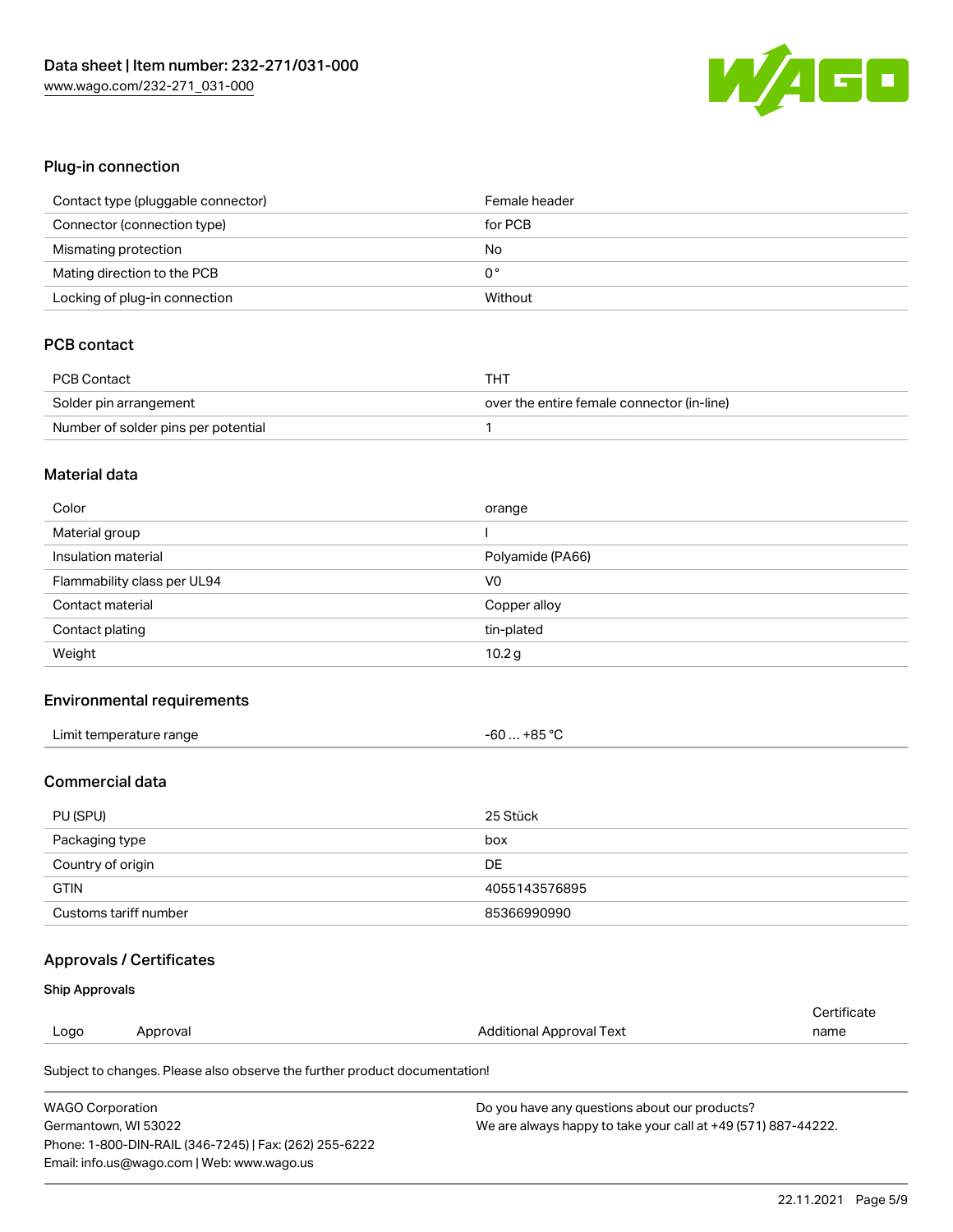# Data sheet | Item number: 232-271/031-000

[www.wago.com/232-271\\_031-000](http://www.wago.com/232-271_031-000)



| <b>ABS</b>          | <b>ABS</b><br>American Bureau of Shipping |                                 | $19 -$<br>HG15869876-<br><b>PDA</b> |
|---------------------|-------------------------------------------|---------------------------------|-------------------------------------|
|                     | BV<br>Bureau Veritas S.A.                 | <b>IEC 60998</b>                | 11915/D0 BV                         |
| <b>BUNEAU</b>       |                                           |                                 |                                     |
|                     | <b>DNV GL</b>                             |                                 | TAE 000016Z                         |
|                     | Det Norske Veritas, Germanischer Lloyd    |                                 |                                     |
| <b>UL-Approvals</b> |                                           |                                 |                                     |
|                     |                                           |                                 | Certificate                         |
| Logo                | Approval                                  | <b>Additional Approval Text</b> | name                                |
|                     | UL                                        | <b>UL 1977</b>                  | E45171                              |
|                     | UL International Germany GmbH             |                                 |                                     |

# Counterpart

Item no.231-641 nem 10.231-041<br>Male connector; 11-pole; Pin spacing 5.08 mm ; orange [www.wago.com/231-641](https://www.wago.com/231-641)

UL 1059 E45172

# Optional accessories

UR

Underwriters Laboratories Inc.

#### Mounting

| Mounting accessories |                                                                         |                      |
|----------------------|-------------------------------------------------------------------------|----------------------|
|                      | Item no.: 231-194<br>Self-tapping screw; B 2.2x13, fixing hole 1.8 mm Ø | www.wago.com/231-194 |
|                      | Item no.: 231-195<br>Screw with nut; M2x12; for fixing element          | www.wago.com/231-195 |
|                      | Item no.: 231-295<br>Screw with nut                                     | www.wago.com/231-295 |
| Testing accessories  |                                                                         |                      |
| Testing accessories  |                                                                         |                      |

Subject to changes. Please also observe the further product documentation!

| <b>WAGO Corporation</b>                                | Do you have any questions about our products?                 |
|--------------------------------------------------------|---------------------------------------------------------------|
| Germantown, WI 53022                                   | We are always happy to take your call at +49 (571) 887-44222. |
| Phone: 1-800-DIN-RAIL (346-7245)   Fax: (262) 255-6222 |                                                               |
| Email: info.us@wago.com   Web: www.wago.us             |                                                               |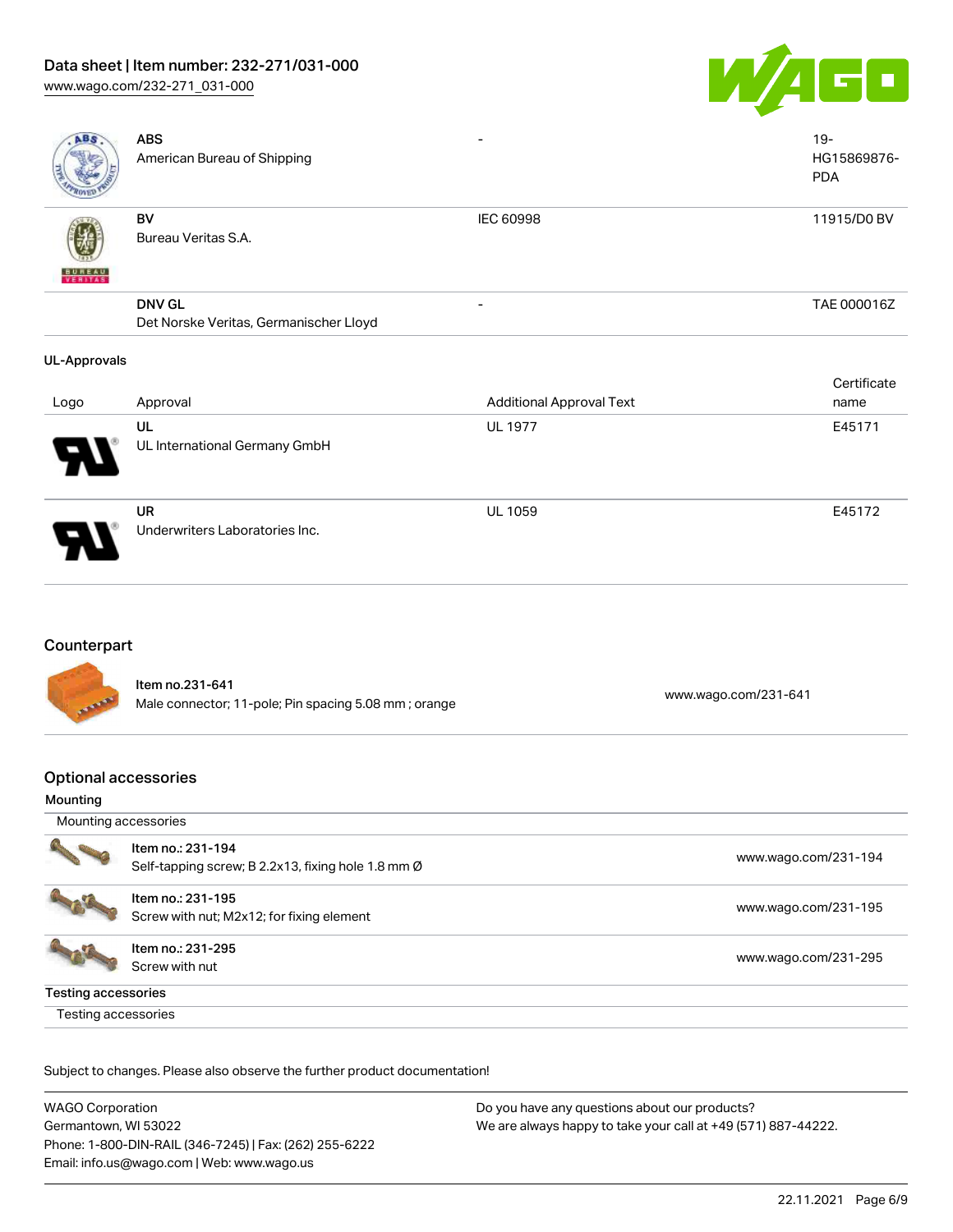

[www.wago.com/210-136](http://www.wago.com/210-136)



Item no.: 210-136 Test plug; 2 mm Ø; with 500 mm cable

|                      | Item no.: 231-661<br>Test plugs for female connectors; for 5 mm and 5.08 mm pin spacing; 2,50 mm <sup>2</sup> ; light gray | www.wago.com/231-661 |
|----------------------|----------------------------------------------------------------------------------------------------------------------------|----------------------|
| <b>Downloads</b>     |                                                                                                                            |                      |
| <b>Documentation</b> |                                                                                                                            |                      |
|                      | <b>Additional Information</b>                                                                                              |                      |

| Technical explanations | 2019 Apr 3 | pdf    | Download |
|------------------------|------------|--------|----------|
|                        |            | 2.0 MB |          |

#### CAD files

| PCB Design |  |
|------------|--|
|------------|--|

| Symbol and Footprint 232-271/031-000 |                                                                                                                                                                        | URL | Download |
|--------------------------------------|------------------------------------------------------------------------------------------------------------------------------------------------------------------------|-----|----------|
|                                      | CAx data for your PCB design, consisting of "schematic symbols and PCB footprints",<br>allow easy integration of the WAGO component into your development environment. |     |          |
|                                      | Supported formats:                                                                                                                                                     |     |          |
| Ш                                    | Accel EDA 14 & 15                                                                                                                                                      |     |          |
| ш                                    | Altium 6 to current version                                                                                                                                            |     |          |
| Ш                                    | Cadence Allegro                                                                                                                                                        |     |          |
|                                      | DesignSpark                                                                                                                                                            |     |          |
| ш                                    | Eagle Libraries                                                                                                                                                        |     |          |
|                                      | KiCad                                                                                                                                                                  |     |          |
| Ш                                    | Mentor Graphics BoardStation                                                                                                                                           |     |          |
| ш                                    | Mentor Graphics Design Architect                                                                                                                                       |     |          |
|                                      | Mentor Graphics Design Expedition 99 and 2000                                                                                                                          |     |          |
| Ш                                    | OrCAD 9.X PCB and Capture                                                                                                                                              |     |          |
|                                      | PADS PowerPCB 3, 3.5, 4.X, and 5.X                                                                                                                                     |     |          |
| H                                    | PADS PowerPCB and PowerLogic 3.0                                                                                                                                       |     |          |
| Ш                                    | PCAD 2000, 2001, 2002, 2004, and 2006                                                                                                                                  |     |          |
| Ш                                    | Pulsonix 8.5 or newer                                                                                                                                                  |     |          |
|                                      | <b>STL</b>                                                                                                                                                             |     |          |
|                                      | 3D STEP                                                                                                                                                                |     |          |
|                                      | <b>TARGET 3001!</b>                                                                                                                                                    |     |          |
|                                      |                                                                                                                                                                        |     |          |

Subject to changes. Please also observe the further product documentation!

WAGO Corporation Germantown, WI 53022 Phone: 1-800-DIN-RAIL (346-7245) | Fax: (262) 255-6222 Email: info.us@wago.com | Web: www.wago.us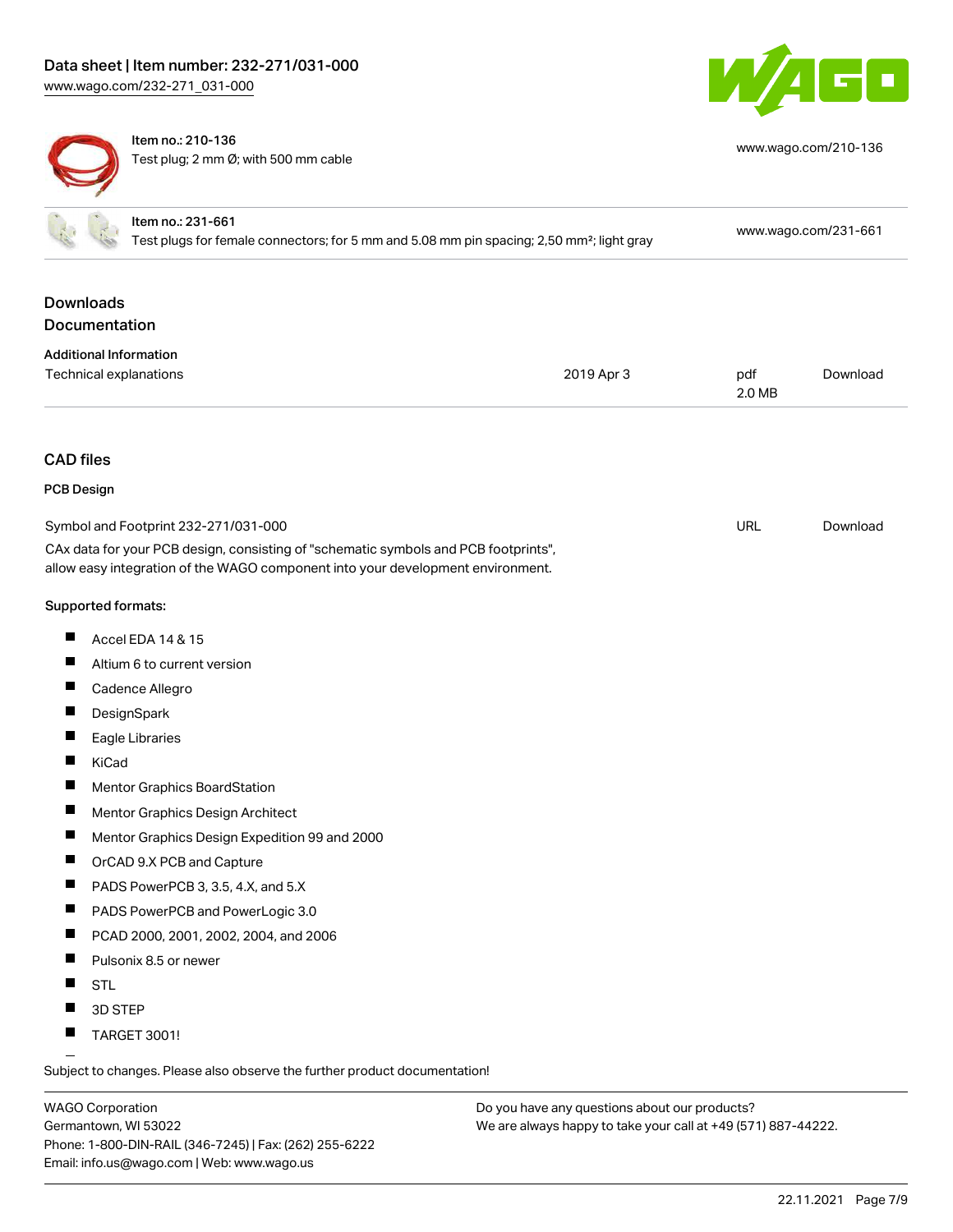

- $\blacksquare$ View Logic ViewDraw
- $\blacksquare$ Quadcept
- $\blacksquare$ Zuken CadStar 3 and 4
- $\blacksquare$ Zuken CR-5000 and CR-8000

PCB Component Libraries (EDA), PCB CAD Library Ultra Librarian

| CAD data                                                                                                     |            |          |
|--------------------------------------------------------------------------------------------------------------|------------|----------|
| 2D/3D Models 232-271/031-000                                                                                 | URL        | Download |
| <b>CAE</b> data                                                                                              |            |          |
| ZUKEN Portal 232-271/031-000                                                                                 | <b>URL</b> | Download |
|                                                                                                              |            |          |
| <b>Environmental Product Compliance</b>                                                                      |            |          |
| <b>Compliance Search</b>                                                                                     |            |          |
| Environmental Product Compliance 232-271/031-000                                                             | <b>URL</b> | Download |
| THT female header; angled; Pin spacing 5.08 mm; 11-pole; clamping collar; 0.6 x 1.0<br>mm solder pin; orange |            |          |

#### Installation Notes

#### Application

The innovative flange design provides standard panel mounting options or various through-panel mounting configurations. Depending on the type of application and flange, female headers can be used either for through-panel or flush mounted applications.

Subject to changes. Please also observe the further product documentation! Product family

WAGO Corporation Germantown, WI 53022 Phone: 1-800-DIN-RAIL (346-7245) | Fax: (262) 255-6222 Email: info.us@wago.com | Web: www.wago.us